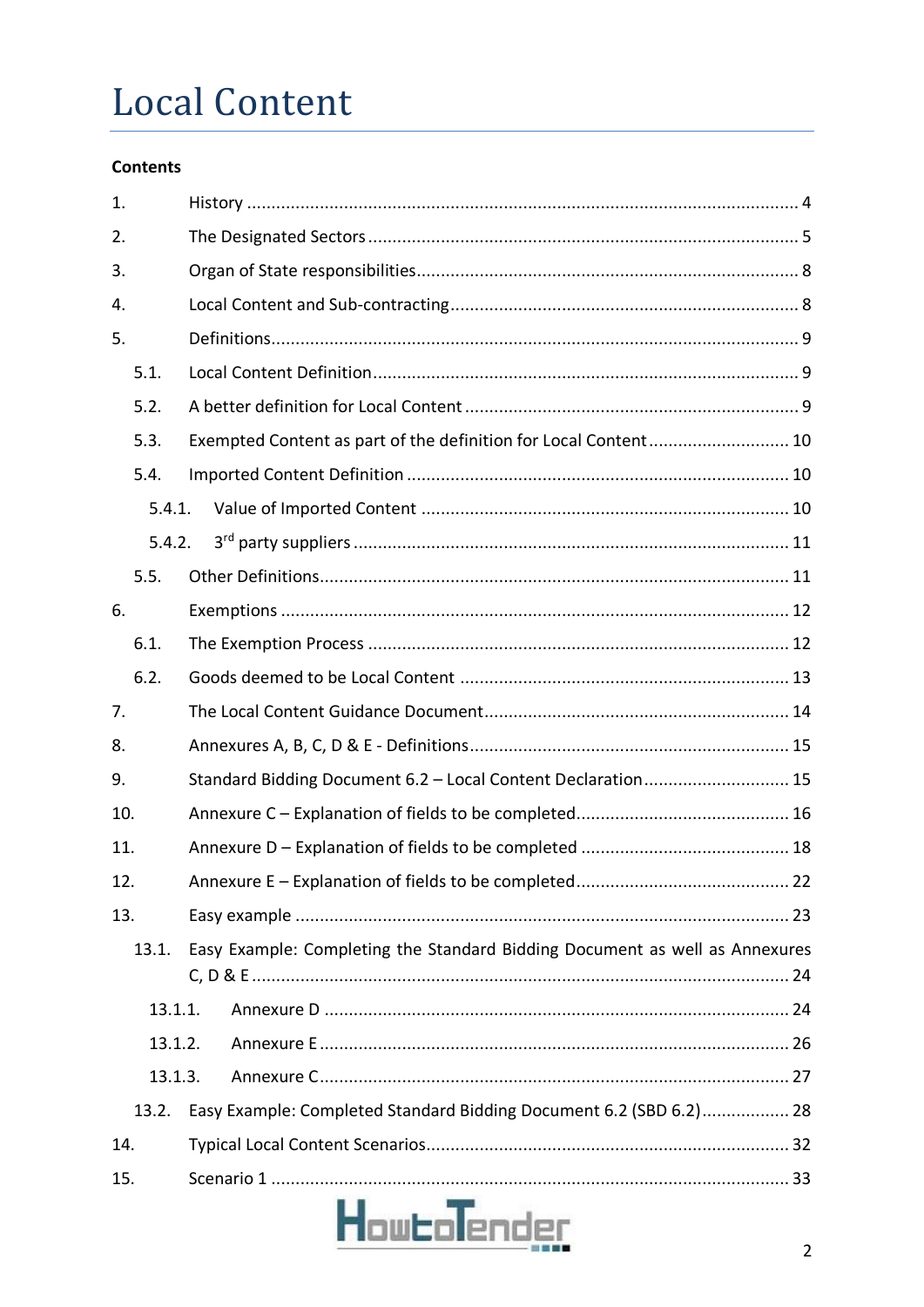|                                                          | 15.1.   |  |  |    |  |  |
|----------------------------------------------------------|---------|--|--|----|--|--|
|                                                          | 15.2.   |  |  |    |  |  |
|                                                          | 15.3.   |  |  |    |  |  |
| 15.3.1.                                                  |         |  |  |    |  |  |
|                                                          | 15.3.2. |  |  |    |  |  |
| 15.3.3.                                                  |         |  |  |    |  |  |
|                                                          | 15.4.   |  |  |    |  |  |
| 16.                                                      |         |  |  |    |  |  |
|                                                          | 16.1.   |  |  |    |  |  |
|                                                          | 16.2.   |  |  |    |  |  |
|                                                          | 16.3.   |  |  |    |  |  |
|                                                          | 16.3.1. |  |  |    |  |  |
|                                                          | 16.3.2. |  |  |    |  |  |
|                                                          | 16.3.3. |  |  |    |  |  |
|                                                          | 16.4.   |  |  |    |  |  |
| 17.                                                      |         |  |  |    |  |  |
|                                                          | 17.1.   |  |  |    |  |  |
| 17.2.                                                    |         |  |  |    |  |  |
|                                                          | 17.3.   |  |  |    |  |  |
|                                                          | 17.3.1. |  |  |    |  |  |
|                                                          |         |  |  | 54 |  |  |
|                                                          | 17.3.3. |  |  |    |  |  |
|                                                          | 17.4.   |  |  |    |  |  |
| 18.                                                      |         |  |  |    |  |  |
| 18.1.<br>18.2.<br>18.3.<br>18.3.1.<br>18.3.2.<br>18.3.3. |         |  |  |    |  |  |
|                                                          |         |  |  |    |  |  |
|                                                          |         |  |  |    |  |  |
|                                                          |         |  |  |    |  |  |
|                                                          |         |  |  |    |  |  |
|                                                          |         |  |  |    |  |  |
|                                                          | 18.4.   |  |  |    |  |  |
| 19.                                                      |         |  |  |    |  |  |